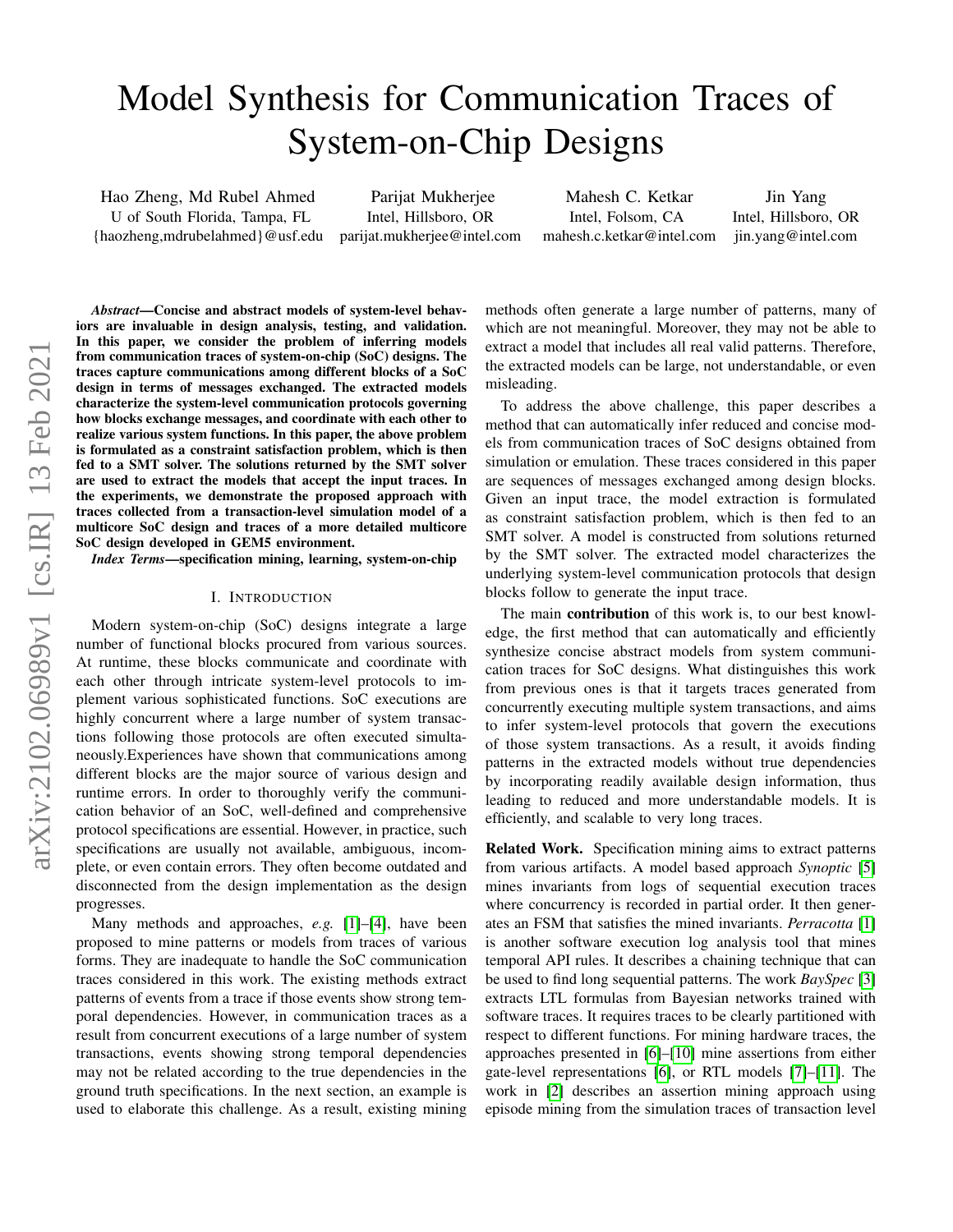<span id="page-1-0"></span>

Fig. 1: CPU downstream read flows. (a) Definitions of messages, (b) Messages sequence diagram for the flows. This diagram is parameterized with  $x$  which can be 0 or 1.

models. Those approaches often lack support for finding longer patterns, thus not able to find complex communication patterns involving multiple components.

Our work shares some similarities to the methods on software model synthesis. The aim of model synthesis is to identify a model from system execution traces such that the resulting model can accept the input traces. In [\[12\]](#page-5-9), the deterministic finite automata inference based on the original evidence-driven state merging method [\[13\]](#page-5-10) is extended and formulated as a graph coloring problem, which is then solved by a Boolean satisfiability solver. Recently, *Trace2Model* is introduced in [\[4\]](#page-5-1) that learns non-deterministic finite automata (NFA) models from software execution traces using C bounded model checking technique. Similar work can also be found in [\[14\]](#page-5-11) The above approaches do not consider the concurrent nature of communication traces of SoC designs, and they rely on temporal dependencies discovered from traces to identify models. However, temporal dependencies are often not same as the true dependencies that our work aims to find.

## II. BACKGROUND

System-level protocols are often represented as *message flows* in SoC architecture documents. Fig. [1](#page-1-0) shows a very simple yet representative example of message flows for a multicore SoC design. This example specifies memory read operations for two CPUs via a shared cache. Message flows specify temporal relations for a set of messages. As shown in Fig. [1\(](#page-1-0)a), each message is a triple (src : dest : cmd) where the src denotes the originating component of the message while dest denotes the receiving component of the message. Field cmd denotes the operation to be performed at dest. For example, message (CPU\_0 : Cache : rd\_req) is the read request from CPU\_0 to Cache. Each message flow is associated with an unique *start* message to indicate initiation of an instance of such flow, and with one or multiple different *end* messages to indicate its completion. A flow may contain multiple branches describing different paths a system can execute such a flow. For example, the flow in Figure [1\(](#page-1-0)b) has two branches specifying read operations in cases of cache hit or miss.

During the execution of an SoC design, instances of flows are executed concurrently. When a flow instance is executed along one of its paths, messages on that path are exchanged with runtime information, *e.g.* memory addresses. Typically, multiple instances of different flows that are executed concurrently are captured in the traces.

*Definition 2.1:* An SoC execution **trace**  $\rho$  is  $\rho$  =  $(\varepsilon_0, \varepsilon_1, \ldots, \varepsilon_n)$  where  $\varepsilon_i = \{m_{i,0}, \ldots, m_{i,k}\}\$ is a set of messages observed at time i, and  $m_{i,j}$  is an message instance of some flow instance active at time i, for every  $m_{i,j} \in \varepsilon_i$ . To simplify the presentation, hereafter flows (messages) and flow instances (message instances) are used interchangeably if their meanings are clear in the context.

An example trace from executing the flows in Figure [1](#page-1-0) is

$$
(\{1,3\},1,2,5,1,5,6,2,4,6,2) \tag{1}
$$

where the numbers in the trace are the message indices as shown in the Fig. [1\(](#page-1-0)a). The idea of message sets helps to represent the outcomes of these concurrently executing flows. Note that the ordering of the messages in the same set of a trace is unknown. Given two messages  $m_i$  and  $m_j$  and a trace  $\rho$ , we define  $m_i <_\rho m_j$ , denoting that  $m_i$  occurs before  $m_j$  in  $\rho$ , if  $m_i \in \varepsilon_i$ ,  $m_j \in \varepsilon_j$ , and  $i < j$ . For simplification, a set of a single message  $\{m\}$  is written as m. Moreover, a sequence of one message  $(m)$  is also written as m.

Given a trace as shown above, we aim to infer a model that characterizes the underlying message sequence protocols as shown in Fig. [1](#page-1-0) to explain the generation of the trace. We use finite state automata to represent the extracted model.

*Definition 2.2:* A finite state automaton (FSA) is a tuple  $\mathcal{M} = (Q, q_0, \Sigma, F, \Delta)$  where Q is a finite set of states,  $q_0 \in Q$ the initial state,  $\Sigma$  a finite set of symbols,  $F \subseteq Q$  the set of accepting states, and  $\Delta: Q \times \Sigma \rightarrow Q$  the transition relation.

In our method, each symbol in  $\Sigma$  denotes an unique message found in the input trace, and  $F = \{q_0\}$ . Given a FSA  $M$ , a flow execution scenario is defined as a set  $\mathcal{X} = \{(\mathcal{M}^i, q_j^i) \mid 1 \leq i \leq n\}$  where  $\mathcal{M}^i$  is the *i*th instance of M, and  $q_j^i$  is a current state of  $\mathcal{M}^i$ . Suppose  $\rho$  is an input trace and  $M$  is the model inferred from  $\rho$ . Initially, all  $\mathcal{M}^i$  in  $\mathcal X$  are in  $q_0$ . Then, for every message m in  $\rho$ from the beginning, we can find an  $(\mathcal{M}^i, q_j^i) \in \mathcal{X}$  such that  $\Delta(q_j^i, m, q_{j+1}^i)$  holds for some state  $q_{j+1}^i \in \check{Q}$ . After accepting m, we get a new execution scenario  $\mathcal{X}'$  with  $(\mathcal{M}^i, q_j^i)$  being replaced with  $(\mathcal{M}^i, q_{j+1}^i)$ . At the end of the trace  $\rho$ , the corresponding execution scenario is the same as the initial execution scenario. Multiple instances of the model  $\mathcal M$  in an execution scenario reflect the fact that the trace is the result from concurrent execution of multiple message flows when a SoC design runs.

The challenge of inferring models from communication traces as shown above is that such traces are results from executing many message flows concurrently, thus correlating messages correctly is very difficult. Note that  $(1, 5, 6, 2)$  and  $(3, 5, 6, 4)$  are two message flows specified in Fig. [1.](#page-1-0) Consider the trace  $(1, 3, 5, 6, 1, 3, 5, 6, 2, 4, 2, 4)$  resulting from executing the above message flows two times each in an interleaved manner. In this trace, messages 1 and 3 show strong temporal dependency, but they are actually unrelated. Existing methods fail to extract true message flows because they mostly rely on temporal dependencies to find interesting patterns. For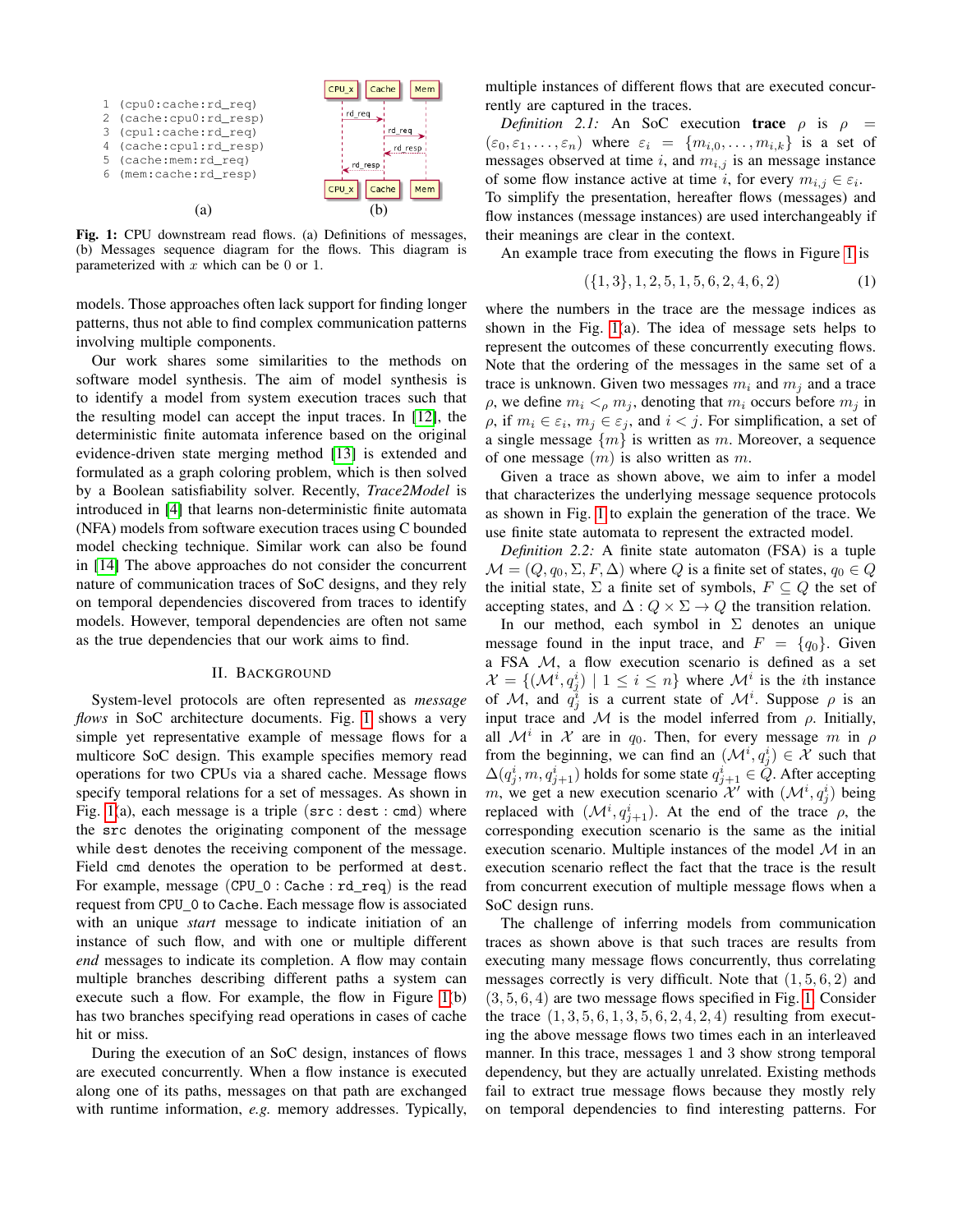<span id="page-2-0"></span>

Fig. 2: FSA model produced using the method in [\[4\]](#page-5-1)

## Algorithm 1: AutoModel

- <span id="page-2-1"></span>1: Input: A trace  $\rho$
- 2: Output: a FSA  $M$
- 3: Extract unique messages in  $\rho$  into M;
- 4: Build the causality graph  $G$  from  $M$ ;
- 5: Generate  $P$  the set of consistency constraints from  $G$ ;
- 6: Get a solution sol of  $P$  using a SMT solver;
- 7: Derive a FSA M from sol;

example, using *Perracotta* in [\[1\]](#page-5-0) we can extract a sequential pattern  $(1, 3, 5, 6)$ , which is highly confusing. Fig. [2](#page-2-0) shows the model produced using the method in [\[4\]](#page-5-1). Even though this model fits the trace perfectly, it contains message sequences that do not make sense with respect to the ground truth flows.

Note that the message flows in Fig. [1](#page-1-0) specifies causality relations among messages in addition to their temporal relations. For example, when message (CPU\_0 : Cache : rd\_req) occurs, it causes either (Cache : CPU\_0 : rd\_resp) or (Cache : Mem : rd\_req) to happen. Therefore, we define *structural causality* below based on the observation: *any message in an SoC execution trace is an output of a component in reaction to a previous input message.*

Definition 2.3: Message  $m_j$  is **causal** to  $m_i$ , denoted as *causal* $(m_i, m_j)$ , if  $m_i$ .src =  $m_j$ .dest.

The above causality is referred to as *structural* against the functional causality in the flow specifications. In our method, message sequences represented by the FSA model extracted from a trace are required to satisfy the structural causality relation for every two consecutive messages. With this requirement, sequence  $(1, 3, 2, 4)$  would not be extracted as a model of the above trace. Applying the structural causality relation during the model extraction process is straightforward as it only depends on basic structural information of a SoC design, which can be readily captured in messages.

#### III. MODEL SYNTHESIS

Algorithm [1](#page-2-1) shows the outline of our method. It takes as an input a trace of messages  $\rho$ , and produces a FSA model M such that executing M in a certain way can lead to  $\rho$ to be re-produced. This method involves three major steps, collecting messages and building a causality graph (lines 3-4), generating constraint problem  $P$  from the causality graph (line 5), and extracting a model from  $P$  (lines 6-7). These steps are explained in the following sections.

## *A. Building Causality Graph*

Given an input trace  $\rho$ , it is scanned to collect all unique messages. A message is unique if at least one of its three

<span id="page-2-4"></span>

| $M_{-}$<br>End | $= \{1, 2, 3, 4, 5, 6\}$<br>$Start = \{1,3\}$<br>$= \{2,4\}$ | $\overline{2}$<br>3<br>5<br>$\overline{2}$<br>$\overline{2}$<br>6<br>$\overline{2}$ |
|----------------|--------------------------------------------------------------|-------------------------------------------------------------------------------------|
|                | (a)                                                          |                                                                                     |

Fig. 3: Messages and causality graph constructed from a trace.

attributes is different from all other messages already collected. Recall that each message flow is initiated with a start message, and completed with an end message. During the message collection process, start and end messages are also identified. Start and end messages can be identified from a trace as follows. A message  $m$  is a start message if

<span id="page-2-2"></span>
$$
m.\texttt{src} \neq m'.\texttt{dest for all } m' < m \text{ in } \rho. \tag{2}
$$

A message is an end message if

<span id="page-2-3"></span>
$$
m.\mathtt{dest} \neq m'.\mathtt{src} \text{ for all } m < m' \text{ in } \rho. \tag{3}
$$

Scanning the trace from the beginning, we can find all start messages by checking condition [\(2\)](#page-2-2). Similarly, all end messages can be found by scanning the trace from the end and checking condition [\(3\)](#page-2-3).

Let all the collected messages be  $M$ , start messages Start  $\subset M$ , and end messages  $End \subset M$ . Next, we construct a causality graph from those messages, which captures all possible structural causalities among every pair of messages. A causality graph  $G$  is a directed graph. It has a set of root nodes, each of which is labeled with a start message in Start, and a set of terminal nodes, each of which is labeled with a end message in End. The other nodes are labeled with with messages that are not start or end messages.

Once the causality graph is constructed, the trace is scanned again to find the supports for nodes and edges. The support of a node is the number of instances of the labeled message in the trace. The edge support is the number of co-existences of messages at the head and tail nodes of that edge in the trace.

Consider the trace  $\rho = (1, 3, 5, 6, 1, 3, 5, 6, 2, 4, 2, 4)$  as an examples. The collected messages and the causality graph for this trace is shown in Figure [3.](#page-2-4) In the causality graph, numbers in blue are node supports, and numbers in red are edge supports. For example, we can find two instances of (1, 5) in the above trace, therefore, the edge from node 1 to node 5 in the causality graph is labeled with 2.

#### *B. Generating and Solving Consistency Constraints*

The constructed causality contains potential models for the input trace, however, it also contains a lot of inconsistencies. Consider node 1 and all its outgoing edges. The node support is 2, and the total support of its outgoing edges is 6. This inconsistencies is due to the ambiguities when finding supports for edges. In this example, since we do not know what the other messages should be correlated with message 1, we consider all possibilities by finding supports for all binary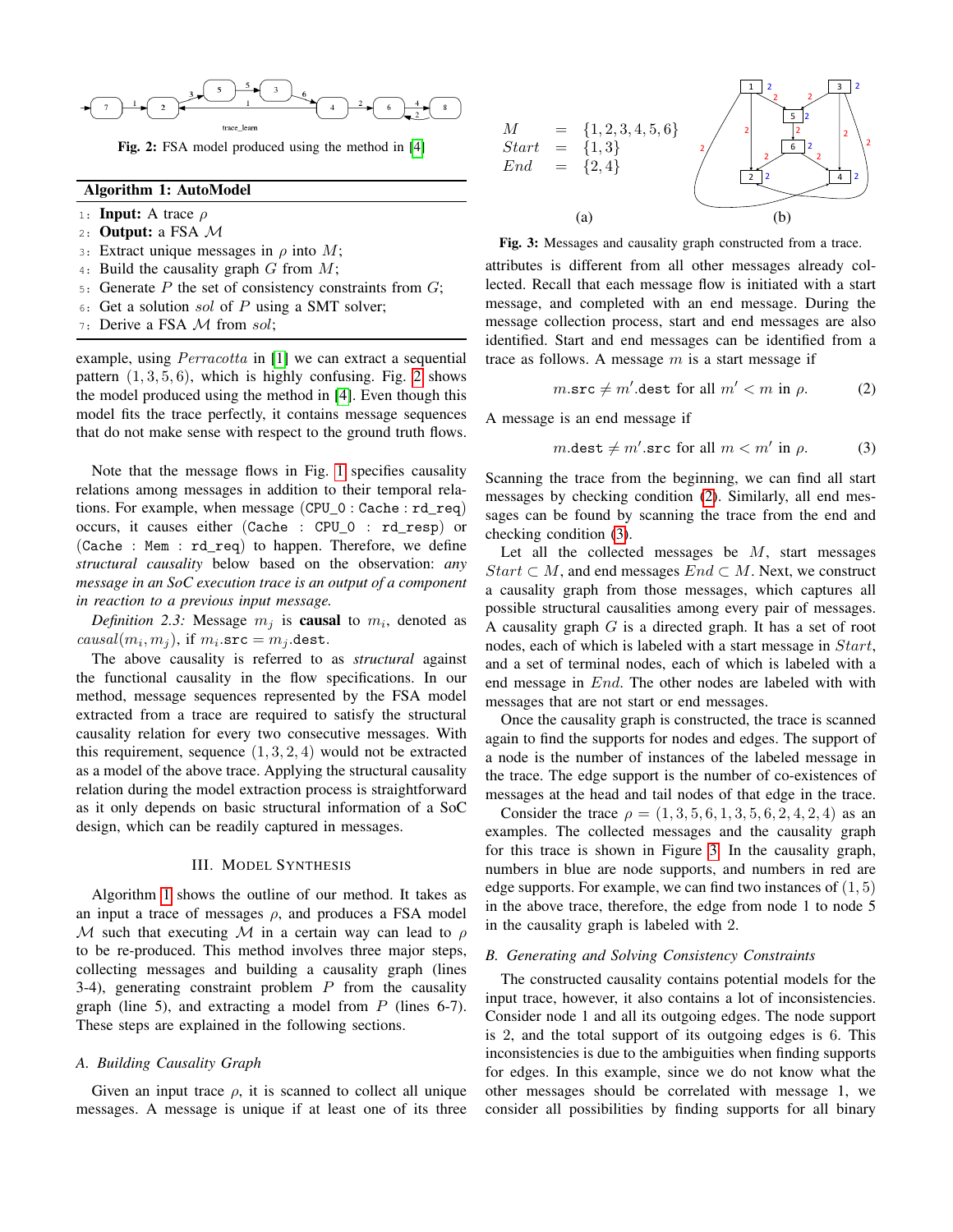<span id="page-3-0"></span>

Fig. 4: (a) The modified causality graph showing a consistent solution, and (b) the corresponding FSA model.

sequences starting with message 1, *i.e.*,  $(1, 2)$ ,  $(1, 4)$ , and  $(1, 5)$ . As a result, message 1 is counted more times than it should be.

The goal of this step is to find a set of edge supports such that they are consistent with node supports. First, let  $x \to y$ denote an edge from node x to y, and  $sup(\cdot)$  be the support of either a node or an edge. Additionally, let  $c(n \to n')$  be a variable about the support of  $n \to n'$ . From the causality graph, we derive the following constraints.

1) For each node *n*, and all its outgoing edges  $n \rightarrow n'$ , create a constraint

$$
sup(n) = \sum_{\text{all } n \to n'} c(n \to n')
$$

2) For each node  $n'$  and all its incoming edges  $n \to n'$ , create a constraint

$$
sup(n') = \sum_{\text{all } n \to n'} c(n \to n')
$$

3) For each edge  $n \to n'$ , create a constraint

$$
0 \le c(n \to n') \le \sup(n \to n')
$$

The first two constraints require consistencies between every node and its incoming and outgoing edges. The third constraint reflects the fact that it is unknown about the exact edge supports when scanning the trace for instances of an edge except it can be no more than the supports directly obtained from the trace.

## *C. Deriving Model*

After the constraint problem  $P$  is generated, it is fed into a constraint solver to find a solution. A solution sol of P is a set of edges in the causality graph  $G$  such that their supports are consistent with the node supports,

$$
\{(n \to m) \mid (n \to m) \text{ in } G, \text{ and } c(n \to m) > 0 \text{ in } sol\}.
$$

The solution can be visualized as a modified causality graph with the edge supports as returned from the solver. An example solution for the causality graph in Fig. [3](#page-2-4) is shown in Fig. [4\(](#page-3-0)a) and the corresponding FSA model is shown in Fig. [4\(](#page-3-0)b). Note that in Fig. [4\(](#page-3-0)a), edges from Fig. [3](#page-2-4) with zero-supports in the solution are removed.

For a set of constraints  $P$  generated in the previous step, a large number of consistent solutions can be generated. Finding

## Algorithm 2: ModelExtract

<span id="page-3-1"></span>input : Constraints P input : Size limit of solutions sz output: A reduced solution sol 1:  $C = \emptyset$ ; 2: Find  $S = \{sol \mid sol \models P\}$  of size sz; 3: foreach  $sol \in S$  do 4:  $| sol' := \text{ReduceModel}(P, sol);$ 5:  $C := C \cup \{sol'\};$ 6: Let  $sol \in C$  with the minimal size;

7: return sol;

## Algorithm 3: ReduceModel

<span id="page-3-2"></span>input : Constraints P input : A solution sol **output:** A reduced solution  $sol'$ 

1: Get an edge  $(n \rightarrow m)$  in sol; 2:  $P' := P \cup c(n \to m) = 0;$  $3:$  if  $P'$  is unjustifiable then 4: **return** sol 5: Get a new solution  $sol' \models P'$ ; 6: return ReduceModel( $P'$ , sol');

the minimal solution is NP-hard. Therefore, the goal of this step is to generate a reduced, not necessarily minimal, solution efficiently. In our method, we query the solver to return a set of solutions  $S = \{sol \mid sol \models P\}$ . Then, for each solution sol  $\in S$ , and for each edge  $(n \to m)$  with non-zero support in sol, a new constraint is generated where its support is set to 0. After adding this constraint into the solver, if the solver becomes unjustifiable, sol is return as the candidate model. Otherwise, the above step repeats for the reduced solution  $sol'$ . At the end, from the set of reduced solutions, we select the one with the smallest number of edges with non-zero support, and return it to the user. The model extraction method is shown in Algorithm [2.](#page-3-1) The model in Fig. [4](#page-3-0) shows an example model extracted using Algorithm [2.](#page-3-1) Note that sequence  $(1, 3)$  or  $(2, 4)$ is not included in the model.

After a reduced solution is returned as described above, a FSA can be constructed from it. This step is straightforward, and we skip its explanation.

## IV. EXPERIMENTAL RESULTS

We collect ten message flows which are abstracted from system-level communication protocols used in real industry SoC designs. Each flow consists of a number of branches, resulting in a total number of 64 message sequences to specify various system communication scenarios such as cache-coherent memory accesses, upstream read/write, power management, etc. Although greatly simplified, these message flows capture essential communicating behaviors among typical components in a SoC design, including CPUs, caches, interconnect, memory controller, and peripheral devices, etc.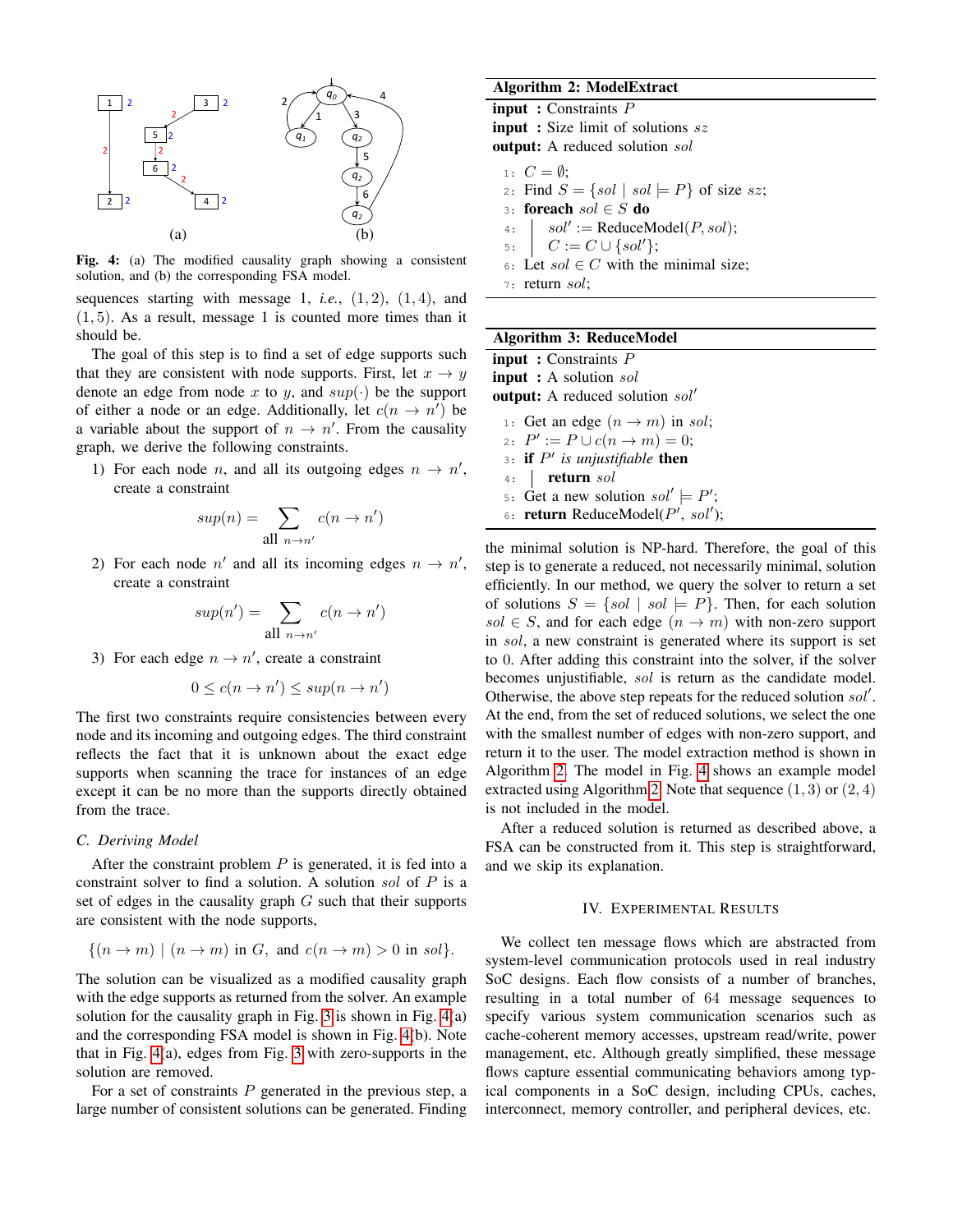TABLE I: Results from the simulation traces

<span id="page-4-0"></span>

| <b>Traces</b> | #Messages | Length | #States | <b>Runtime</b> |
|---------------|-----------|--------|---------|----------------|
|               |           | 460    | 31      | 84             |
| small         | 22        | 920    | 31      | 78             |
|               |           | 1840   | 31      | 70             |
|               |           | 2180   | 92      | 75             |
| large         | 60        | 4360   | 87      | 72             |
|               |           | 8720   | 100     | 62             |

We implement a transaction-level simulation model where components in the model communicate with each other according to the protocols specified by these message flows. During simulation, each master component randomly initiates a message flow instance by generating a message, and sends it to the next component as specified. Since the message payloads are not considered in the message flows, they are not generated during the simulation, and each message only carries a command and the address of the destination component. In order to mimic the concurrent nature of modern SoC designs, the interconnect component of our simulation model is modeled as a switch network. This component model allows messages from a source to go to all other destinations as specified. In case when messages arriving from multiple sources simultaneously, they are interleaved using an internal arbiter before being sent out. All components run concurrently without global synchronization.

We simulate the model multiple times, collecting two sets of traces of different lengths. The first set of traces are generated when the model is restricted to only allow CPUs to initiate cache coherent downstream read flows while all other components are configured to only react to incoming messages. This set of traces are referred to as small. The second set of traces are generated with all components in the model are enabled to initiate message flows. This set of traces are referred to as large. For each configuration, we simulate the model three times. In each run, a limit is imposed on the number of instances of each flow allowed to be generated during simulation. We collect a total of six traces.

We implement the method described in this paper in Python. The SMT solver for solving the constraint problems in our method is the Python distribution of the Z3 solver [\[15\]](#page-5-12). We run our tool on the sets of collected traces, and the results are shown in Table [I.](#page-4-0) The first two columns show the types of and the number of unique messages in each type of traces. The third column shows the lengths of the traces in terms of the total number of messages included. The fourth column shows the number of states in the extracted FSA models, while the last column shows the runtime in seconds.

From Table [I,](#page-4-0) the runtime for handling each trace takes about 1 to 1.5 minutes, and it does not change much for traces of different lengths. This phenomenon can be explained as follows. The major portion of the total runtime  $(> 95\%)$  is spent on the SMT solving, which is dependent on the sizes of the causality graphs in terms of the numbers of edges with non-zero support. The size of causality graphs depends on the number of unique messages in traces, and is much smaller than

<span id="page-4-1"></span>

Fig. 5: A quad-core simulation model developed in GEM5 System-Call Emulation mode.

trace lengths. Additionally, causality graphs are relatively similar for traces of the same type. Therefore, solving constraint problems generated from such causality graphs incurs similar complexity, and its runtime performance is largely independent of trace lengths. This observation contrasts our method against previous work such as [\[4\]](#page-5-1).

There are two other interesting observations from Table [I.](#page-4-0) First, the runtime drops slightly for the traces of the same type; second, the runtime for the traces of different types is also similar. These observations seem to contradict to the above analysis. However, we believe these results are due to the nature of SMT solving. For traces of the same type, they are randomly generated, resulting different constraint problems. As a result, the initial sets of solutions generated are different, They would lead to different amount of runtime needed to reduce every one of those initial solutions. Overall, the runtime taken by invoking procedures in Algorithms [2](#page-3-1) and [3](#page-3-2) could be different for the traces of the same type. The above analysis can also explain why the runtime for traces of type Large is close to that for small traces.

We compare our method with *Trace2Model* described in [\[4\]](#page-5-1). It is similar to our method in that both try to synthesize FSA models to fit input traces by using some forms of constraint solving. However, *Trace2Model* does not consider concurrency nature of the traces as our method does, and it extracts a model only based on sequential dependencies in the traces. In experiments, we fix the size of the sliding window  $w$  in *Trace2Model* to 3 as suggested in [\[4\]](#page-5-1). *Trace2Model* suffers from considerably long run time when being applies to our traces, and it does complete even for the small traces after 30 minutes. Therefore, no results with *Trace2Model* are reported.

Experiments on a GEM5 Model. We develop a realistic system model in GEM5, and gather communication traces for a real-workload. This model, developed in Syscall Emulation (SE) mode, consists of four x86 TimingSimpleCPUs, each with private Level 1 (L1) data (64kB) and instruction (16kB) caches. There is a shared Level 2 (L2) cache of size 256kB. L1 and L2 caches are interfaced with a coherent bus that implements MOESI-like coherent protocol provided in GEM5. There are also a memory bus and a DDR3\_1600\_8x8 memory controller with a memory of 512MB. A high-level view of the simulation system is given in Figure [5.](#page-4-1)

In this GEM5 model, we insert 19 monitors, one for each master-slave interface between two components. These moni-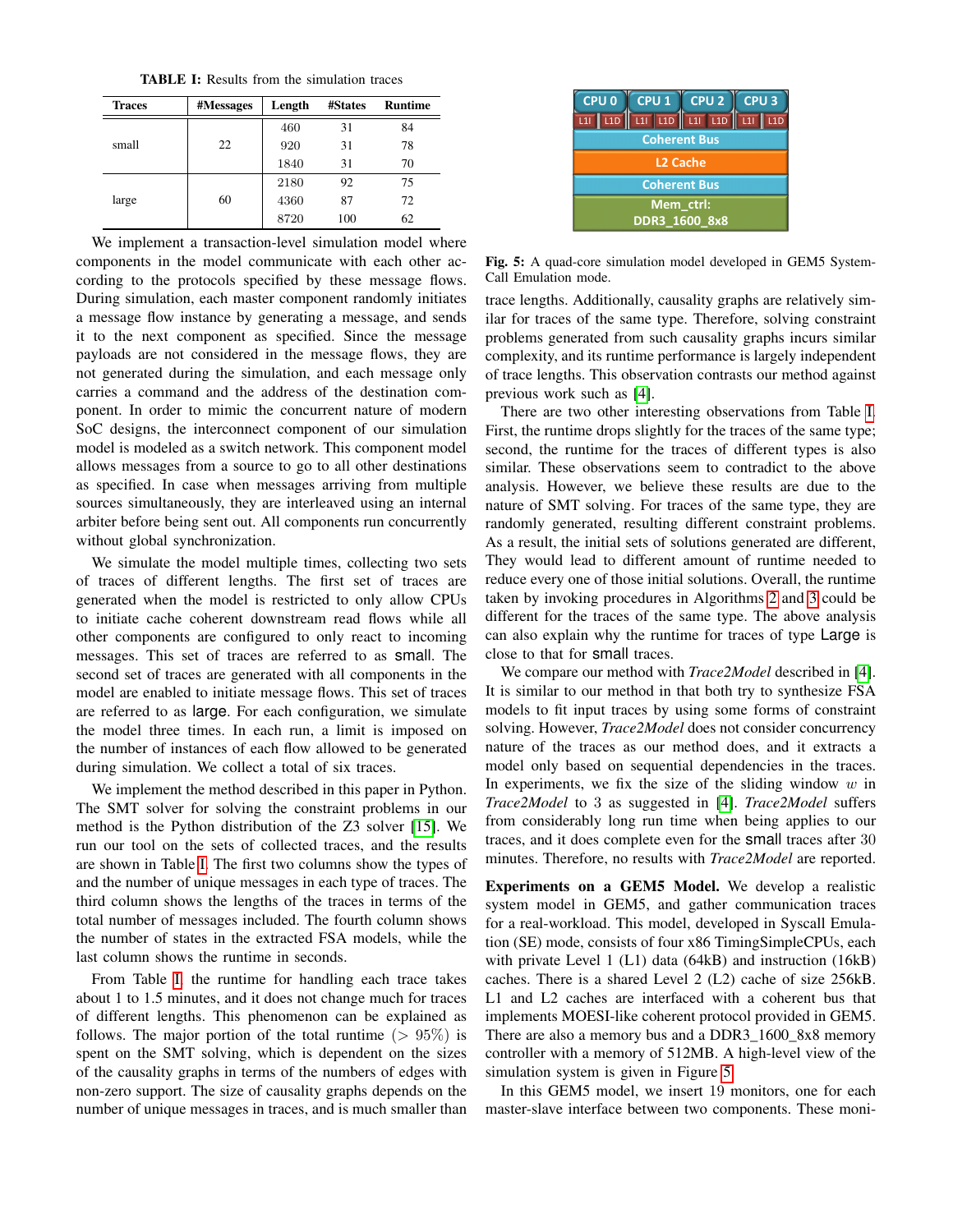<span id="page-5-13"></span>

Fig. 6: (a) A memory write protocol specification in GEM5 documentation showing the case of write miss in DCache; (b) A path in the extracted FSA model in a sequence diagram showing the memory write operations executed by the system simulation model.

<span id="page-5-14"></span>

Fig. 7: Another example of message sequences for dirty memory block write-back operations from the extracted FSA model.

tors observe and dump the packets (*eq.* messages) exchanged over those interfaces into a trace file. Each packet is captured with several attributes including master/context ids, command, packet type, and address, We simulate this model by running a version of the Peterson's algorithm with two threads, one for each CPU core. A trace is collected using the embedded communication monitors, and it has 785480 packets. There are 103 unique packets identified for that trace.

Using the method in this paper, we extract a model with 114 states, which is one of models with the minimal number of states. The process takes about 7 minutes using 182 MB memory at peak. Again, *Trace2Model* in [\[4\]](#page-5-1) is not be able to finish within 30 minute time limit.

Figure [6\(](#page-5-13)b) shows an example of message sequences in the FSA model deserved from the trace, while Figure [6\(](#page-5-13)a) shows the similar memory write protocol from the GEM5 system documentation [\[16\]](#page-6-0). Comparing Figure [6\(](#page-5-13)b) to (a), our method is able to find the majority portion of the protocol in Figure [6\(](#page-5-13)a). The two messages missing in Figure [6\(](#page-5-13)b) is the result of incomplete search for solutions as described in the previous section. Another example of the extracted model is shown in Figure [7.](#page-5-14) It shows another memory write protocol where a dirty block is written back to the L2 cache under a L2 miss. From this example, we can find out that the GEM5 simulation model uses write-allocate policy on misses.

## V. CONCLUSION

Model synthesis for communication traces from highly concurrent SoC executions is very challenging. We describe a method that infers reduced and abstract models from such traces, and show that it is able to infer models efficiently, even for very long traces. The extracted models include meaningful information about system-level protocols implemented in the target SoC designs. We plan to enhance the method to allow user insights to be used easily to guide the search process.

Acknowledgment The research presented in this paper was partially supported by gifts from the Intel Corporation, and a grant from Cyber Florida.

#### **REFERENCES**

- <span id="page-5-0"></span>[1] Jinlin Yang, David Evans, Deepali Bhardwaj, Thirumalesh Bhat, and Manuvir Das. Perracotta: Mining temporal api rules from imperfect traces. In *Proceedings of the 28th International Conference on Software Engineering*, ICSE '06, pages 282–291, 2006.
- <span id="page-5-8"></span>[2] Lingyi Liu and Shobha Vasudevan. Automatic generation of system level assertions from transaction level models. *Journal of Electronic Testing*, 29(5):669–684, Oct 2013.
- <span id="page-5-3"></span>[3] Artur Mrowca, Martin Nocker, Sebastian Steinhorst, and Stephan Günnemann. Learning temporal specifications from imperfect traces using bayesian inference. In *Proceedings of the 56th Annual Design Automation Conference 2019*, DAC '19, pages 96:1–96:6, 2019.
- <span id="page-5-1"></span>[4] Natasha Jeppu, Tom Melham, Daniel Kroening, and John O'Leary. Learning concise models from long execution traces. In *DAC '20*, June 2020.
- <span id="page-5-2"></span>[5] Ivan Beschastnikh, Yuriy Brun, Sigurd Schneider, Michael Sloan, and Michael D. Ernst. Leveraging existing instrumentation to automatically infer invariant-constrained models. In *Proceedings of the 19th ACM SIG-SOFT Symposium and the 13th European Conference on Foundations of Software Engineering*, ESEC/FSE '11, pages 267–277, 2011.
- <span id="page-5-4"></span>[6] Wenchao Li, Alessandro Forin, and Sanjit A. Seshia. Scalable specification mining for verification and diagnosis. In *Proceedings of the 47th Design Automation Conference*, DAC '10, pages 755–760, 2010.
- <span id="page-5-6"></span>[7] Samuel Hertz, David Sheridan, and Shobha Vasudevan. Mining hardware assertions with guidance from static analysis. *Trans. Comp.-Aided Des. Integ. Cir. Sys.*, 32(6):952–965, June 2013.
- [8] A. Danese, F. Filini, and G. Pravadelli. A time-window based approach for dynamic assertions mining on control signals. In *2015 IFIP/IEEE International Conference on Very Large Scale Integration (VLSI-SoC)*, pages 246–251, Oct 2015.
- [9] Alessandro Danese, Tara Ghasempouri, and Graziano Pravadelli. Automatic extraction of assertions from execution traces of behavioural models. In *Proceedings of the 2015 Design, Automation, &Test in Europe Conference & Exhibition*, DATE '15, pages 67–72, 2015.
- <span id="page-5-5"></span>[10] Alessandro Danese, Nicolò Dalla Riva, and Graziano Pravadelli. A-team: Automatic template-based assertion miner. In *Proceedings of the 54th Annual Design Automation Conference 2017*, pages 37:1–37:6, 2017.
- <span id="page-5-7"></span>[11] Po-Hsien Chang and Li.-C Wang. Automatic assertion extraction via sequential data mining of simulation traces. In *ASPDAC*, pages 607– 612, 2010.
- <span id="page-5-9"></span>[12] Marijn J. Heule and Sicco Verwer. Software model synthesis using satisfiability solvers. 18(4), 2013.
- <span id="page-5-10"></span>[13] Kevin J. Lang, Barak A. Pearlmutter, and Rodney A. Price. Results of the abbadingo one dfa learning competition and a new evidence-driven state merging algorithm. In *ICGI*, page 1–12, 1998.
- <span id="page-5-11"></span>[14] V. Ulyantsev and F. Tsarev. Extended finite-state machine induction using sat-solver. In *ICMLAW*, volume 2, pages 346–349, 2011.
- <span id="page-5-12"></span>[15] The Z3 Theorem Prover. https://github.com/Z3Prover/z3, 2020. Online; accessed 17 November 2020.